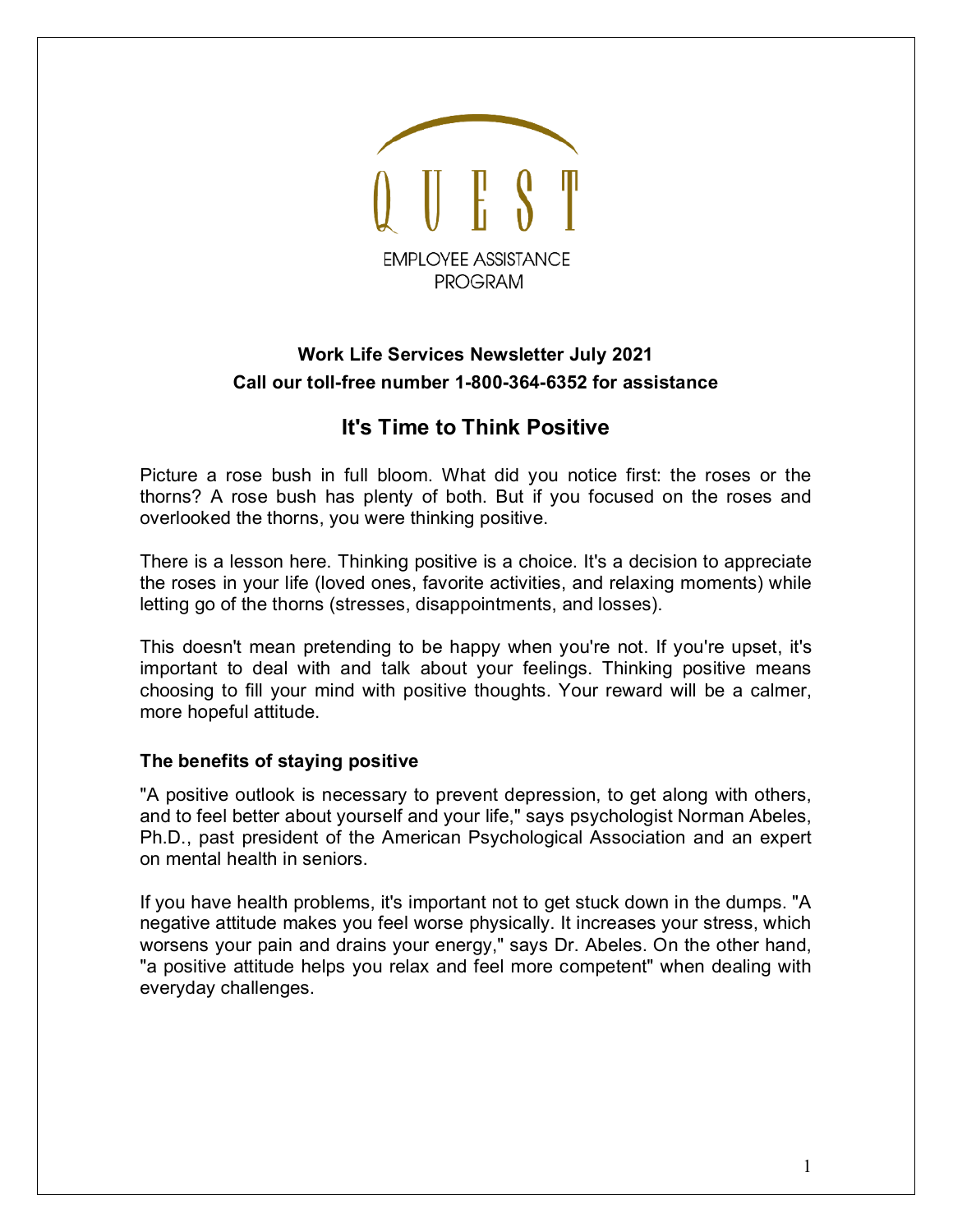Dolores Gallagher Thompson, Ph.D., director of the Older Adults and Family Center at the Veterans Affairs Hospital in Palo Alto, Calif., says older adults dealing with health problems become sad that they can't do everything they used to. At that point, some decide they can't ever be happy again.

"I call thinking that starts spiraling downward 'pre-depression,'" she says. "When you start to feel this way, it's time to change your thinking. If you don't, eventually you will become depressed."

#### **How to change your mind**

If you tend to count your worries instead of your blessings, it's time for a fresh approach. Here's how to start thinking more positively.

Reason with facts, not feelings. Changes in your life can make you feel uncertain and anxious. You may then fear the worst. "Step back and get the facts," says Dr. Gallagher Thompson. "Talk to an expert, such as your doctor, and find out exactly what you can expect. Then ask yourself, 'If this was happening to somebody else, what advice would I give them?'"

Stay connected. Keep in touch with friends and loved ones and be open to developing new friendships. Volunteering your time and keeping active in clubs or faith-based groups will help you focus on others more than yourself. "Spend time with positive people who are living active, fulfilled lives," says Dr. Abeles.

Plan for your happiness. Schedule time for pleasant activities as often as possible. Having something to look forward to will keep your spirits up.

Become a problem-solver. Don't just wish problems would go away. Take steps to solve them as quickly as possible, asking for support and help from others.

Find the silver lining. Give yourself time to adjust to change or loss. Change can bring new opportunities: Be open to them. "Your life won't be the same, but it likely can be better than what you imagine," says Dr. Gallagher Thompson.

### **Challenge your fear about getting older**

From the time we are young, many of us dread growing older. This is partly because negative images of seniors — as grumpy, disabled, and forgetful — are everywhere, from greeting cards to TV commercials, says Becca Levy, Ph.D., a Yale University psychologist and researcher of stereotypes related to aging. If you accept these negative images as true — and apply them to yourself — you may start believing you're less capable than you really are.